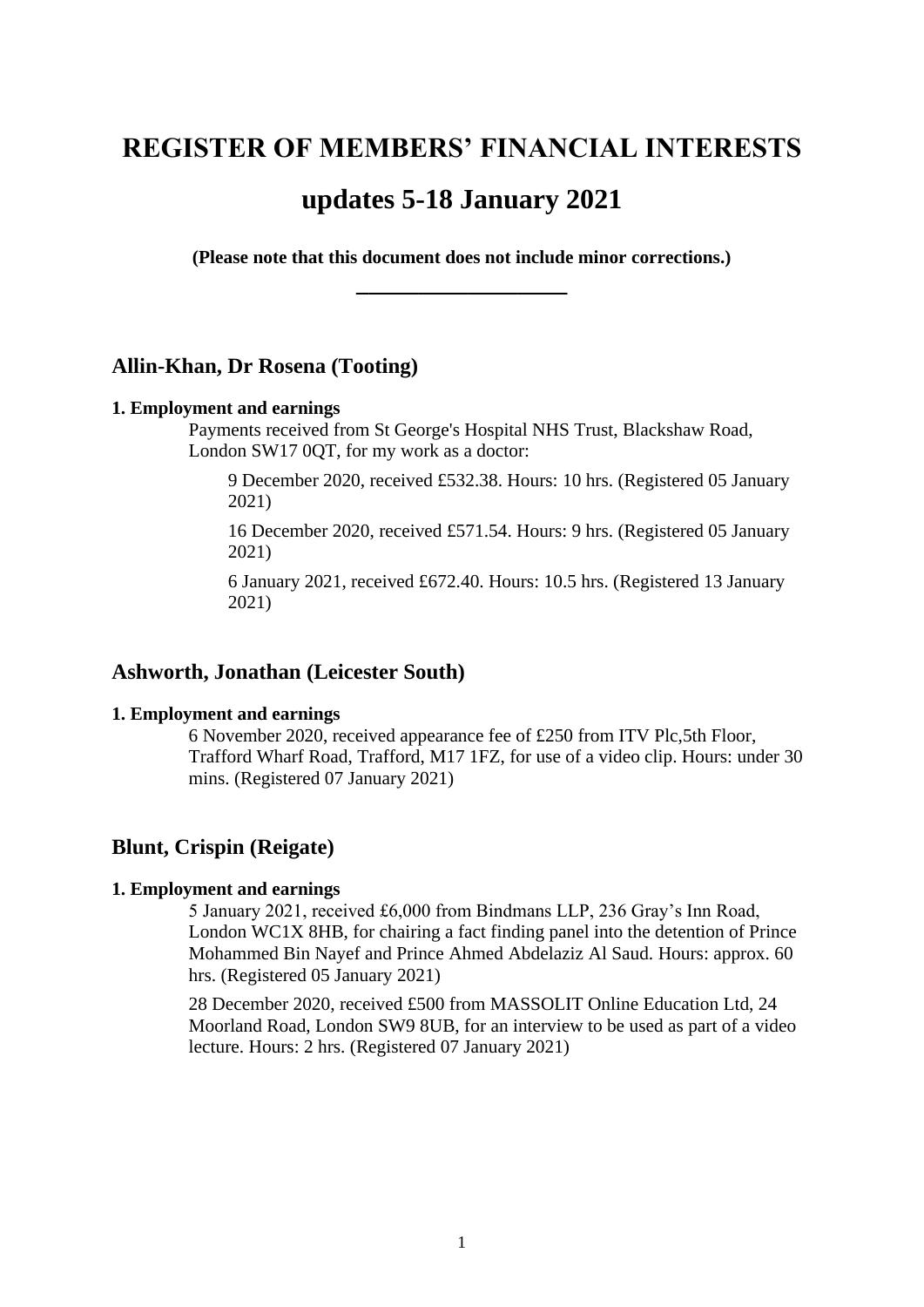# **Brabin, Tracy (Batley and Spen)**

### **1. Employment and earnings**

15 January 2021, received £889.36 from Praxis Centre for Policy Studies, Tornimäe 5, Tallinn 10115, Estonia, for keynote speech at International Women's Politics Forum on 18 November 2020. Hours: 8 hrs including preparation, recording and delivery. (Registered 15 January 2021)

# **2. (b) Any other support not included in Category 2(a)**

Name of donor: GMB National

Address of donor: Mary Turner House, 22 Stephenson Way, London NW1 2HD Amount of donation or nature and value if donation in kind: The time of a member of GMB staff to work on my campaign for Labour Candidate for West Yorkshire Mayor, between 9 October 2020 and 11 December 2020, value £6,620.40 Date received: 9 October 2020 - 11 December 2020 Date accepted: 9 October 2020 Donor status: trade union (Registered 06 January 2021)

Name of donor: GMB Yorkshire & North Derbyshire Region Address of donor: Grove Hall, 60 College Grove Rd, Wakefield WF1 3RN Amount of donation or nature and value if donation in kind: For my campaign for Labour Candidate for West Yorkshire Mayor, between 9 October 2020 and 11 December 2020, phone banking app and call use with a value of £1,176.20 Date received: 9 October 2020 - 11 December 2020 Date accepted: 9 October 2020 Donor status: trade union (Registered 06 January 2021)

Name of donor: GMB Yorkshire & North Derbyshire Region Address of donor: Grove Hall, 60 College Grove Rd, Wakefield WF1 3RN Amount of donation or nature and value if donation in kind: For my campaign for Labour Candidate for West Yorkshire Mayor, between 9 October 2020 and 11 December 2020, hire of a videographer, equipment hire for filming and editing, with a value of £1,037.75

Date received: 9 October 2020 - 11 December 2020

Date accepted: 9 October 2020

Donor status: trade union

(Registered 06 January 2021)

Name of donor: GMB Yorkshire & North Derbyshire Region Address of donor: Grove Hall, 60 College Grove Rd, Wakefield WF1 3RN Amount of donation or nature and value if donation in kind: For my campaign for Labour Candidate for West Yorkshire Mayor, website design with a value of £1,200

Date received: 5 November 2020 Date accepted: 5 November 2020 Donor status: trade union (Registered 06 January 2021)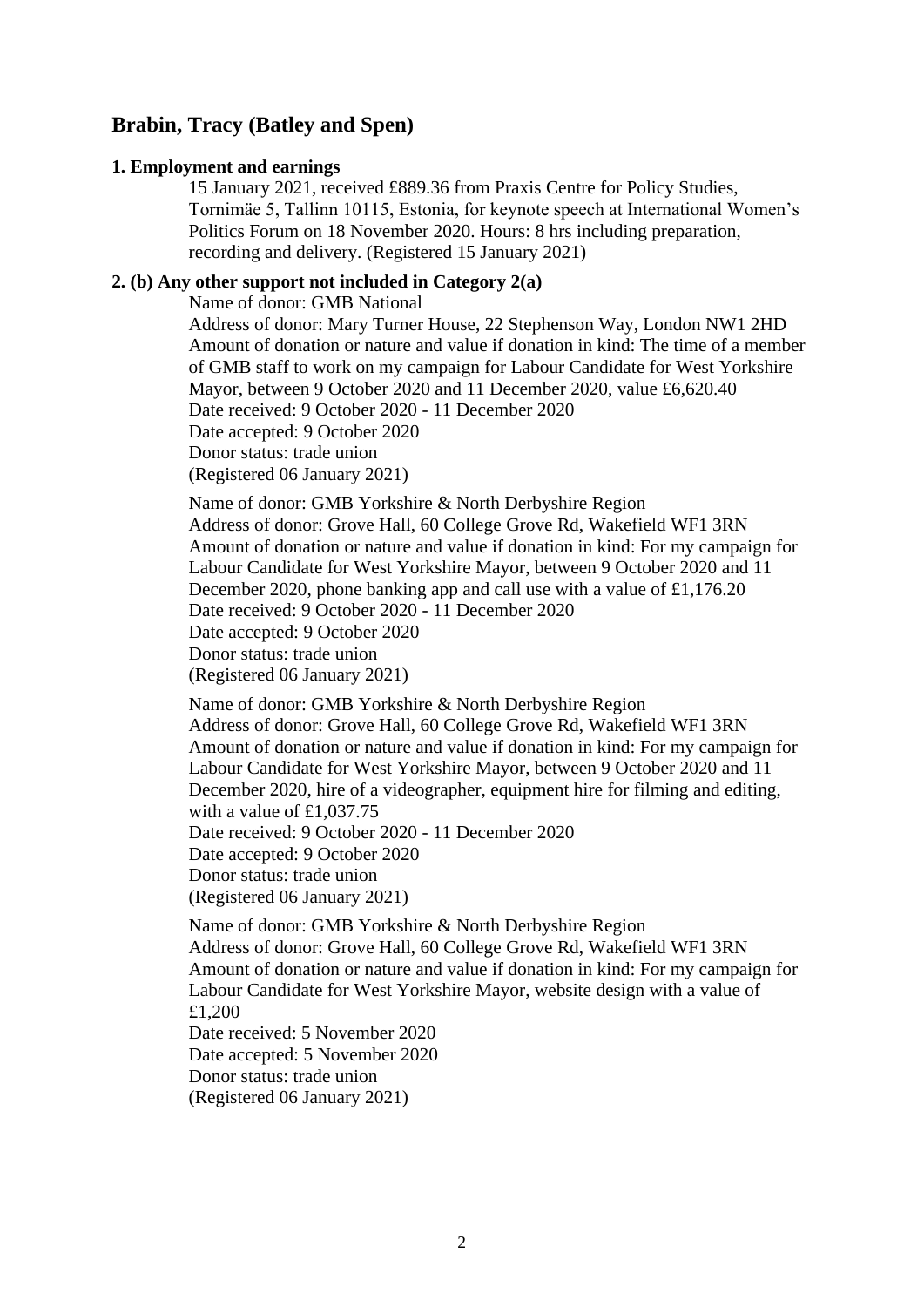Name of donor: UNITE the Union

Address of donor: Unite House, 128 Theobalds Rd, London WC1X 8TN Amount of donation or nature and value if donation in kind: A campaign organiser for my campaign for Labour Candidate for West Yorkshire Mayor, between 29 November 2020 and 14 December 2020, value £1,153.86 Date received: 29 November - 14 December 2020 Date accepted: 29 November 2020 Donor status: trade union (Registered 07 January 2021)

Name of donor: GMB Yorkshire & North Derbyshire Region

Address of donor: Grove Hall, 60 College Grove Rd, Wakefield WF1 3RN Amount of donation or nature and value if donation in kind: A campaign organiser for my campaign for Labour Candidate for West Yorkshire Mayor, between 14 December 2020 and 25 December 2020, value £1,153.86 Date received: 14 December - 25 December 2020 Date accepted: 14 December 2020

Donor status: trade union

(Registered 07 January 2021)

Name of donor: UNITE the Union

Address of donor: Unite House, 128 Theobalds Rd, London WC1X 8TN Amount of donation or nature and value if donation in kind: Printing and postage costs for a leaflet to Labour party members for my campaign for Labour Candidate for West Yorkshire Mayor, value £4,062.59

Date received: 18 November 2020

Date accepted: 18 November 2020

Donor status: trade union

(Registered 12 January 2021)

Name of donor: UNITE the Union Address of donor: Unite House, 128 Theobalds Rd, London WC1X 8TN Amount of donation or nature and value if donation in kind: Monetary donation of £1,572.32 to cover assorted costs for my campaign for Labour Candidate for West Yorkshire Mayor Date received: 15 January 2021 Date accepted: 15 January 2021 Donor status: trade union (Registered 18 January 2021)

# **Brady, Sir Graham (Altrincham and Sale West)**

### **1. Employment and earnings**

30 December 2020, received £700 from Telegraph Media, 111 Buckingham Palace Road, London SW1W 0DT, for two articles. Hours: 5 hrs. (Registered 18 January 2021)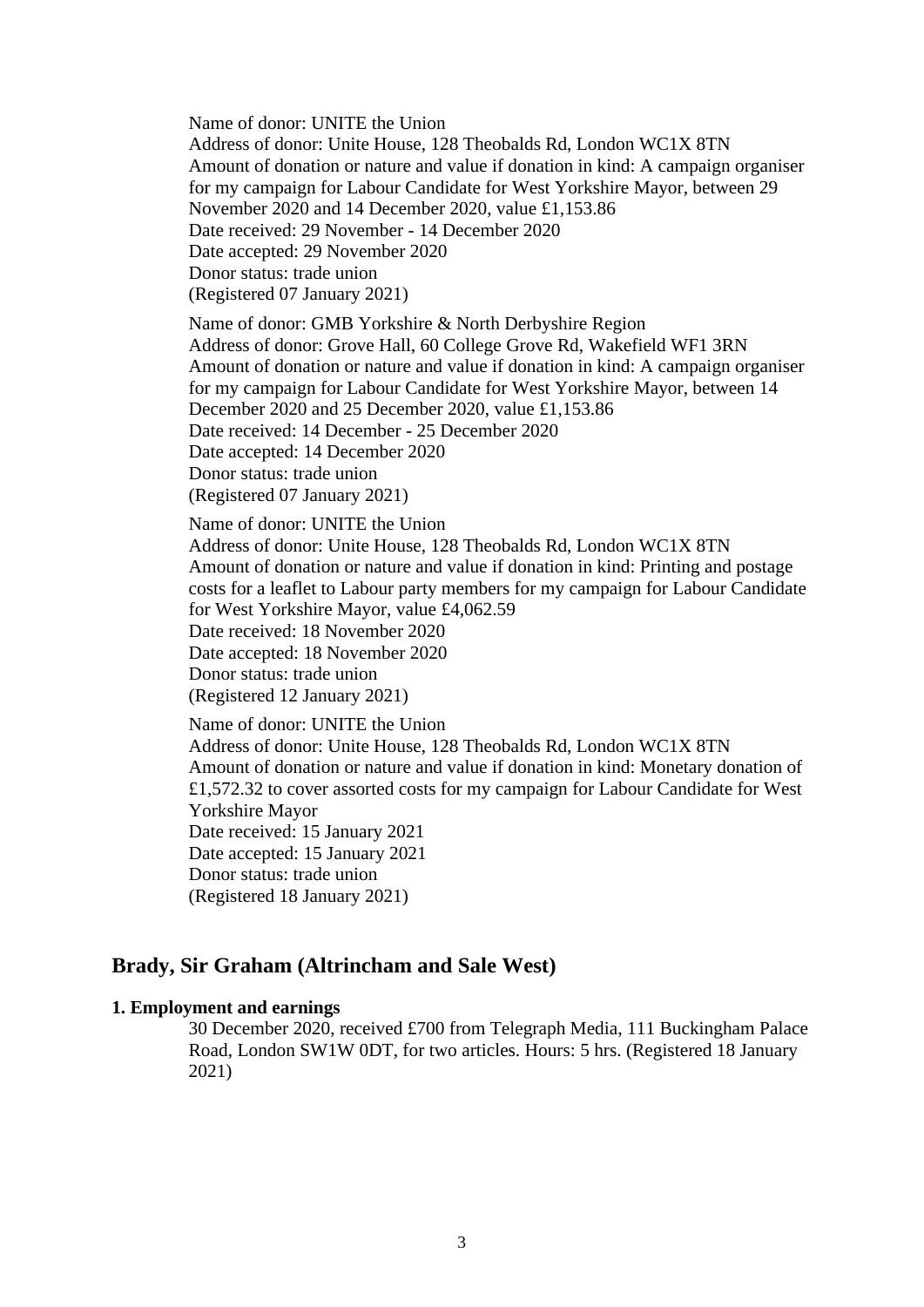# **Brine, Steve (Winchester)**

#### **1. Employment and earnings**

Payments from YouGov, 50 Featherstone Street, London EC1Y 8RT, for surveys:

Payment of £140 expected for a survey completed on 27 November 2020. Hours: 25 mins. (Registered 11 January 2021)

### **Bryant, Chris (Rhondda)**

#### **1. Employment and earnings**

Payment of £600 expected from Global Radio, 30 Leicester Square, London WC2H 7LA, for presenting for LBC on 3 January 2021. Hours: 3 hrs. (Registered 18 January 2021)

### **Cameron, Dr Lisa (East Kilbride, Strathaven and Lesmahagow)**

# **8. Miscellaneous**

From 15 January 2021, a member of the Trust Jack Foundation Advisory Board, a charity supporting young people's mental health based in Stonehouse, South Lanarkshire. This role is unremunerated. (Registered 18 January 2021)

### **Carter, Andy (Warrington South)**

#### **8. Miscellaneous**

Until 1 December 2020, Trustee/Director (unremunerated) of TBAP Multi Academy Trust. (Registered 11 January 2020; updated 11 January 2021)

# **Cates, Miriam (Penistone and Stocksbridge)**

### **8. Miscellaneous**

From 8 December 2020, Director (member) of the New Social Covenant Unit LTD, a company limited by guarantee that exists to support social policy research. This is an unpaid role. (Registered 13 January 2021)

# **Caulfield, Maria (Lewes)**

#### **1. Employment and earnings**

Registered nurse at Royal Marsden Hospital, Fulham Road, London SW1 6JJ:

20 December 2020, received £300.12. Hours: 12 hrs. (Registered 12 January 2021)

8 January 2021, received £321.05. Hours: 12 hrs. (Registered 12 January 2021)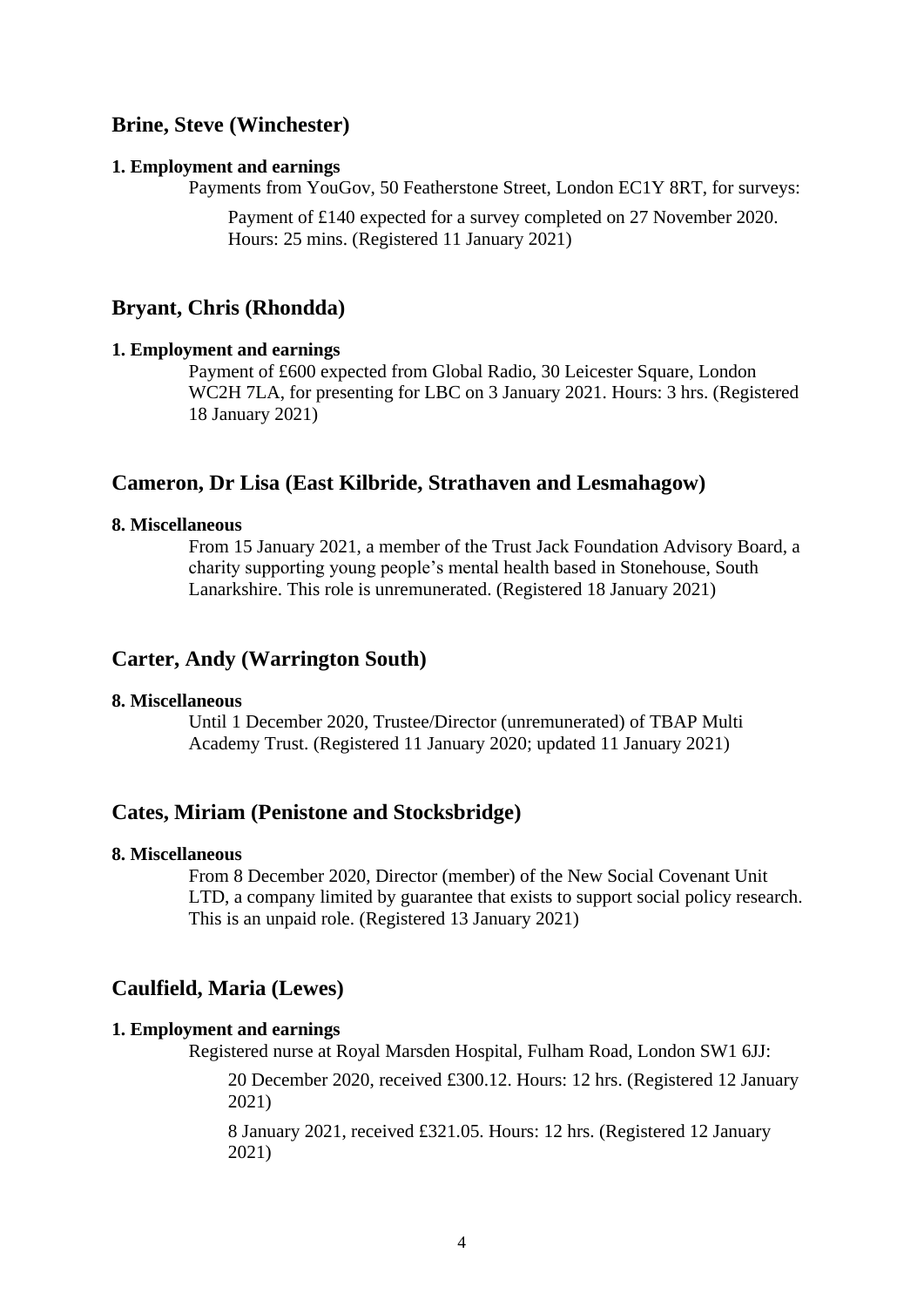# **Chishti, Rehman (Gillingham and Rainham)**

### **1. Employment and earnings**

14 January 2021, received payment of £1,124.20 from Al Muwatta Center FZ LLC / Forum for Promoting Peace, Ground Floor, Twofour54 Building No. 2, Ministries Complex, Abu Dhabi, UAE, P.O.Box 77847, for speaking on a virtual international panel at the 7th Assembly of the Forum for Promoting Peace in Muslim Societies on 8 December 2020. Hours: 6 hrs (participation and preparation). (Registered 18 January 2021)

## **4. Visits outside the UK**

Name of donor: Embassy of Bahrain, London Address of donor: 30 Belgrave Square, London SW1X 8QB Estimate of the probable value (or amount of any donation): Flights and accommodation, total value £4,000 Destination of visit: Manama, Bahrain Dates of visit: 23-31 December 2020 Purpose of visit: On parliamentary business with regards to freedom of religion or belief, including meeting with the Bahrain Foreign Minister, Deputy Foreign Minister, faith leaders and organisations and visits to places of worship. (Registered 18 January 2021)

# **Clark, Greg (Tunbridge Wells)**

### **1. Employment and earnings**

Payment of £2,000 expected from Norton Rose Fulbright LLP, 3 More London Riverside, London SE1 2AQ, for speaking at a breakfast-time seminar on 10 December 2020. Hours: 1 hr. Fee will be paid direct to a local charity. (Registered 06 January 2021)

24 December 2020, received £270 from Telegraph Media, 111 Buckingham Palace Road, London SW1W 0DT, for an article. Hours: 2 hrs. (Registered 18 January 2021)

# **Cooper, Yvette (Normanton, Pontefract and Castleford)**

### **2. (b) Any other support not included in Category 2(a)**

Name of donor: MPM Connect Ltd Address of donor: Grenville House, 4 Grenville Avenue, Broxbourne EN10 7DH Amount of donation or nature and value if donation in kind: £15,847 to support my offices and campaigning work Date received: 22 December 2020 Date accepted: 22 December 2020 Donor status: company, registration 7213374 (Registered 13 January 2021)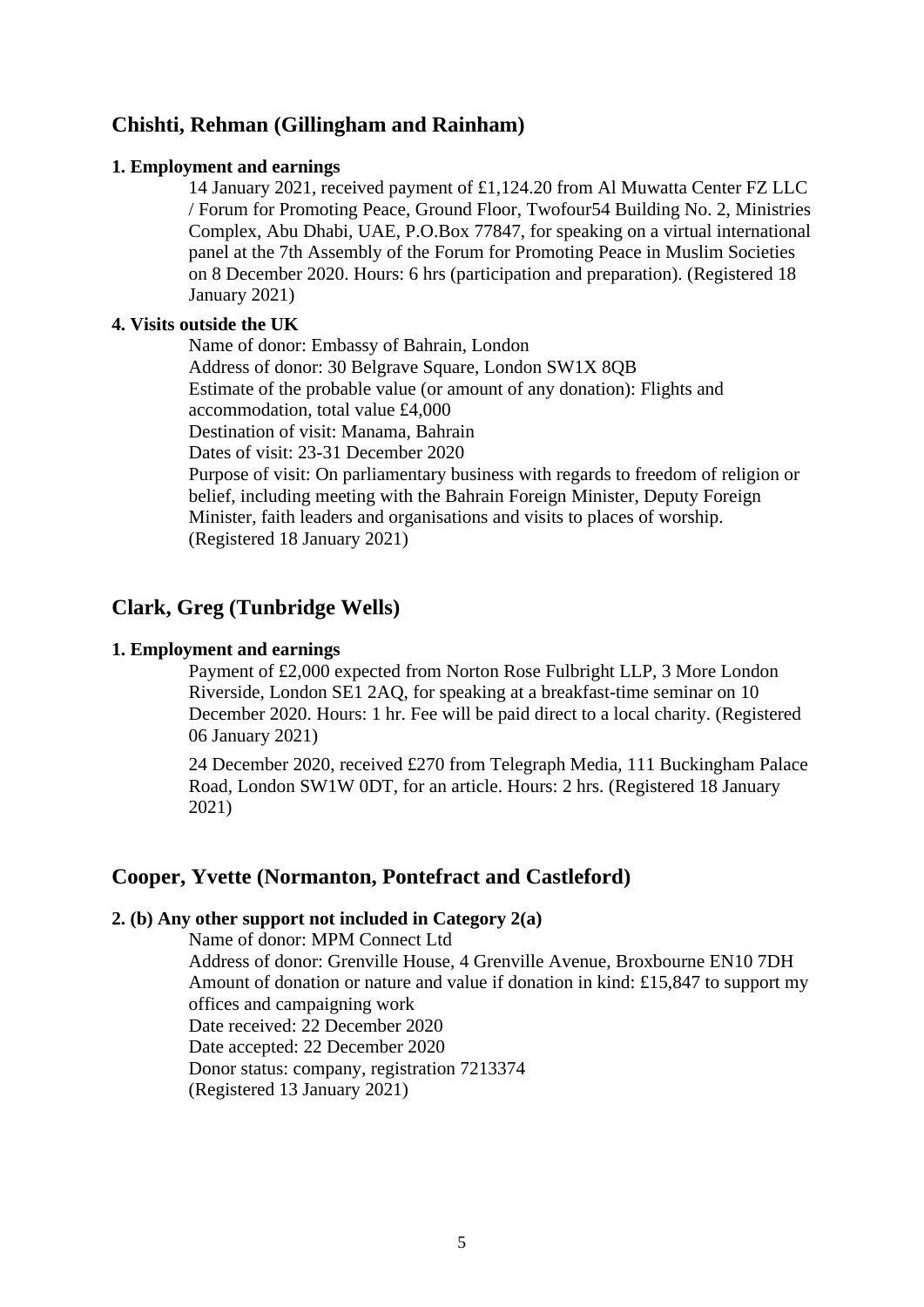# **Cox, Sir Geoffrey (Torridge and West Devon)**

#### **1. Employment and earnings**

Payments from the Khan Partnership Solicitors, 48-49 Russell Square, London WC1B 4JP:

21 December 2020, received £8,000 plus VAT for legal services provided between 12 November and 4 December 2020. Hours: 12 hrs approx. (Registered 06 January 2021)

# **Crosbie, Virginia (Ynys Môn)**

### **2. (b) Any other support not included in Category 2(a)**

Name of donor: The Carlton Club Political Committee Address of donor: 69 St. James's Street, London SW1A 1PJ Amount of donation or nature and value if donation in kind: £4,500 Date received: 12 January 2021 Date accepted: 12 January 2021 Donor status: unincorporated association (Registered 14 January 2021)

# **Davey, Ed (Kingston and Surbiton)**

# **3. Gifts, benefits and hospitality from UK sources**

Name of donor: Richard Duncalf Address of donor: private Amount of donation or nature and value if donation in kind: £1,500, received via Liberal Democrat HQ, to purchase a suit Date received: 11 December 2020 Date accepted: 11 December 2020 Donor status: individual (Registered 11 January 2021)

# **Davies, Dr James (Vale of Clwyd)**

#### **1. Employment and earnings**

Payments from Laurel Bank Surgery, Old Hall St, Malpas SY14 8PS, for NHS GP work:

24 December 2020, received £500. Hours: 9 hrs. (Registered 18 January 2021)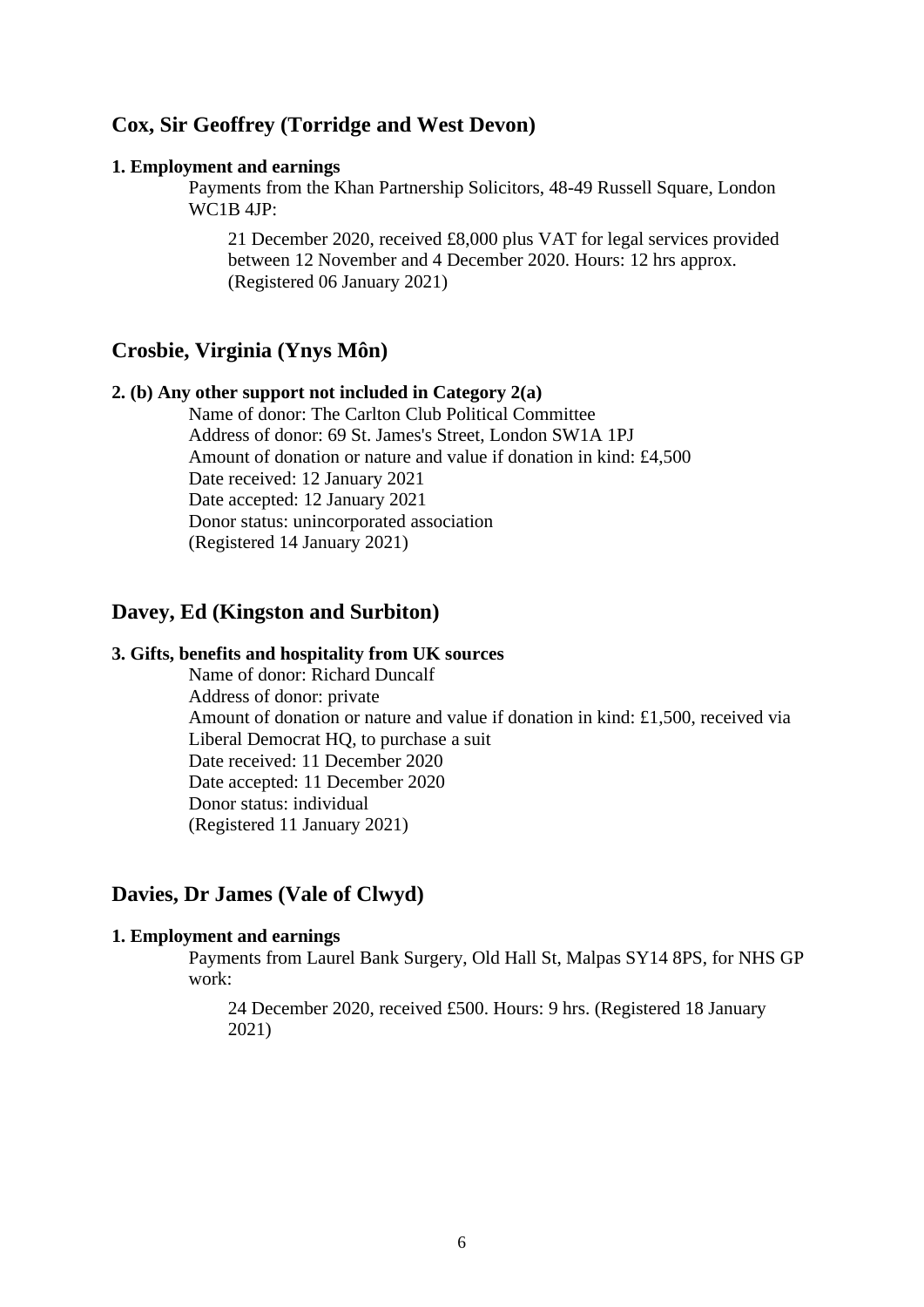# **Davies, Philip (Shipley)**

#### **1. Employment and earnings**

Payments from Ipsos MORI, 3 Thomas More Square, London E1W 1YW, for opinion surveys:

17 December 2020, received £200. Hours: 1 hr. (Registered 06 January 2021)

### **Doogan, Dave (Angus)**

#### **1. Employment and earnings**

Payments from Savanta ComRes, 3 Melville Street, Edinburgh EH3 7PE, for surveys:

11 May 2020, received £75. Hours: 1 hr. (Registered 12 January 2021)

20 May 2020, received £75. Hours: 1 hr. (Registered 12 January 2021)

9 June 2020, received £75. Hours: 1 hr. (Registered 12 January 2021)

5 August 2020, received £75. Hours: 1 hr. (Registered 12 January 2021)

9 September 2020, received £75. Hours: 1 hr. (Registered 12 January 2021)

28 October 2020, received £75. Hours: 1 hr. (Registered 12 January 2021)

7 December 2020, received £75. Hours: 1 hr. (Registered 12 January 2021)

Payments from YouGov, 50 Featherstone St, London EC1Y 8RT, for surveys:

21 April 2020, received £100. Hours: 1 hr 20 mins. (Registered 12 January 2021)

21 April 2020, received a further £100. Hours: 1 hr 20 mins. (Registered 12 January 2021)

9 July 2020, received £70. Hours: 1 hr. (Registered 12 January 2021)

31 July 2020, received £100. Hours: 1 hr 20 mins. (Registered 12 January 2021)

11 September 2020, received £100. Hours: 1 hr 20 mins. (Registered 12 January 2021)

28 October 2020, received £100. Hours: 1 hr 20 mins. (Registered 12 January 2021)

11 December 2020, received £60. Hours: 1 hr. (Registered 12 January 2021)

21 December 2020, received £60. Hours: 1 hr. (Registered 12 January 2021)

21 December 2020, received £100. Hours: 1 hr 20 mins. (Registered 12 January 2021)

Payments from Ipsos MORI, 3 Thomas More Square, London E1W 1YW, for surveys:

9 September 2020, received £250. Hours: 2 hrs. (Registered 12 January 2021)

18 December 2020, received £200. Hours: 2 hrs. (Registered 12 January 2021)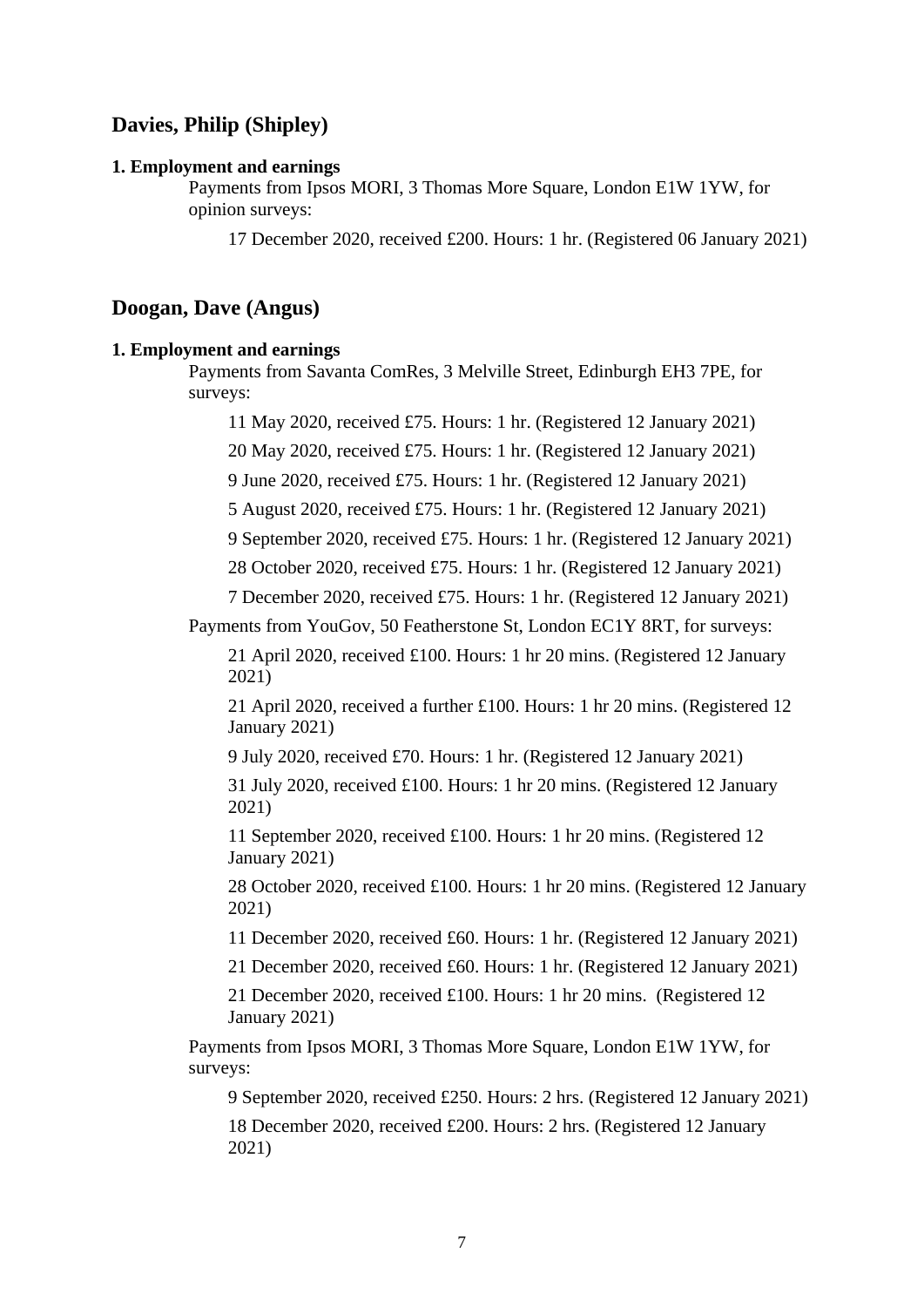### **Dowd, Peter (Bootle)**

#### **1. Employment and earnings**

Payments from Yonder (previously Populus), Northburgh House, 10 Northburgh St, London EC1V 0AT, for completing opinion surveys:

23 December 2020, received £50. Hours: 30 mins. (Registered 11 January 2021)

### **Duncan Smith, Sir Iain (Chingford and Woodford Green)**

#### **1. Employment and earnings**

Payments for articles in the Sun Newspaper, from News UK and Ireland, 1 London Bridge Street, London SE1 9GF:

23 December 2020, received £400 for an article published on 6 December 2020. Hours: 4 hrs. (Registered 05 January 2021)

Payments for articles in the Daily Telegraph and Sunday Telegraph, 111 Buckingham Palace Rd, London SW1W 0DT:

30 December 2020, received £250 for an article published on 8 December 2020. Hours: 4 hrs. (Registered 05 January 2021)

30 December 2020, received £250 for an article published on 15 December 2020. Hours: 4 hrs. (Registered 05 January 2021)

30 December 2020, received £250 for an article published on 21 December 2020. Hours: 4 hrs. (Registered 05 January 2021)

### **Gibson, Peter (Darlington)**

#### **1. Employment and earnings**

Contracted to Clark Willis LLP Law Firm, 105 Bondgate, Darlington DL3 7LB, to provide advice and consultancy services. Services will be provided and payments received on an ad hoc basis. (Registered 09 July 2020)

21 December 2020, received £250. Hours: 5 hrs. (Registered 05 January 2021)

# **Gill, Preet Kaur (Birmingham, Edgbaston)**

### **8. Miscellaneous**

From 29 September 2020, an ambassador for Spring Housing Association. Before 29 September 2020, I was a Non Executive Unpaid Director. (Registered 05 July 2017; updated 08 December 2020)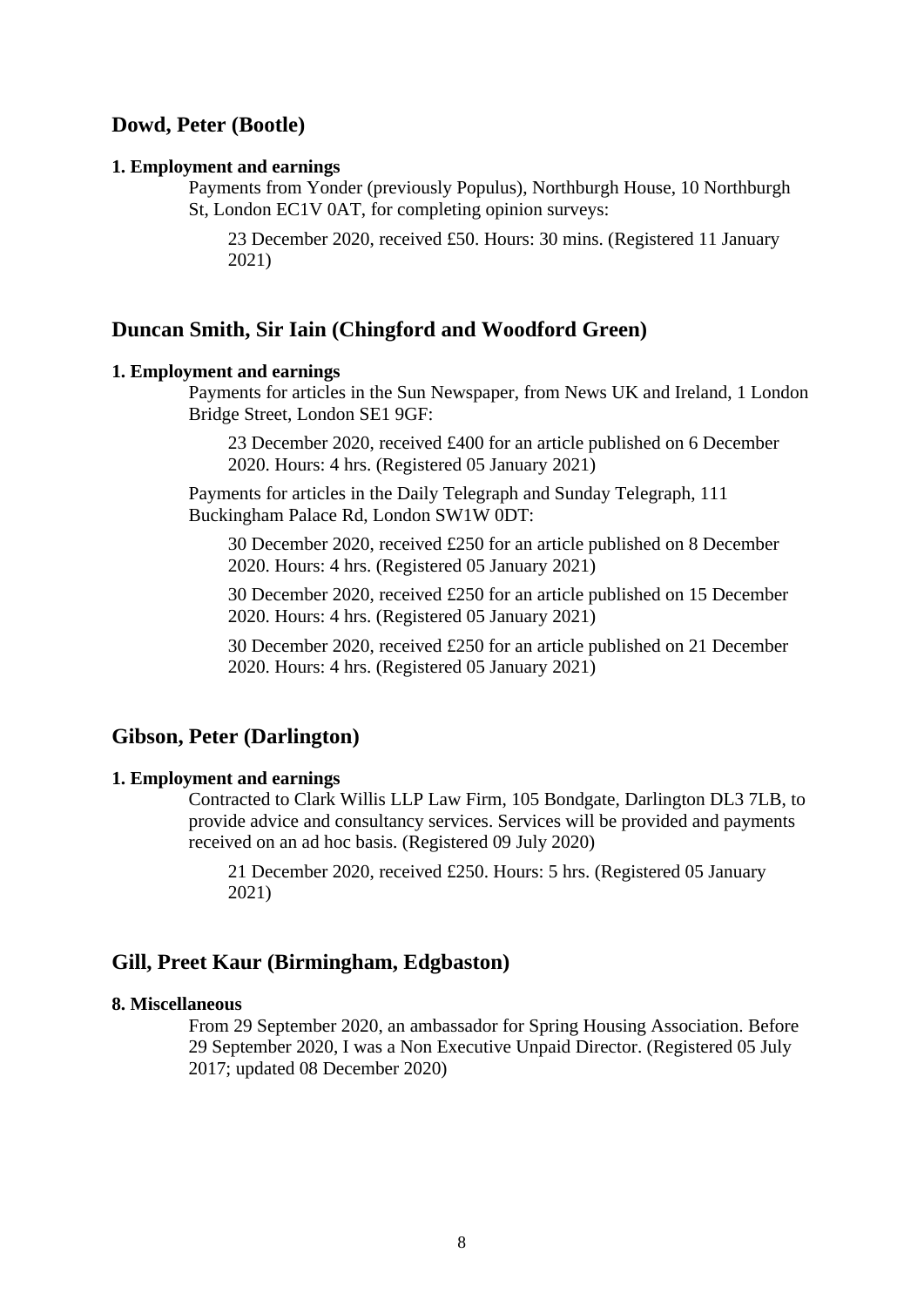# **Gove, Michael (Surrey Heath)**

### **2. (a) Support linked to an MP but received by a local party organisation or indirectly via a central party organisation**

Name of donor: Copeland Blue Ltd Address of donor: Seebeck House, 1 Seebeck Place, Knowhill, Milton Keynes MK5 8FR Amount of donation or nature and value if donation in kind: £2,500 for the year 2020, in monthly payments of £250, from January to October 2020 Donor status: company, registration 06764638 (Registered 20 March 2020; updated 06 January 2021) Name of donor: Magna Carta Club Address of donor: Curzon House, Church Road, Windlesham GU20 6BH

Amount of donation or nature and value if donation in kind: £7,500 Donor status: unincorporated association (Registered 15 January 2021)

Name of donor: Information Edge Address of donor: Token House, 11-12 Tokenhouse Yard, London EC2R 7AS Amount of donation, or nature and value if donation in kind: £6,000 in monthly payments of £500 between January and December 2021 Donor status: company, registration 05337528 (Registered 15 January 2021)

# **Grady, Patrick (Glasgow North)**

#### **1. Employment and earnings**

Payments from Ipsos MORI, 3 Thomas More Square, London E1W 1YW, for opinion surveys:

11 January 2021, payment of £200. Hours: 1 hr. (Registered 18 January 2021)

Payment of £250 expected for a survey on 27 July 2020. Hours: 1 hr. (Registered 18 January 2021)

Payments from YouGov, 50 Featherstone Street, London EC1Y 8RT, for opinion surveys:

15 October 2020, payment of £60. Hours: 30 mins. (Registered 18 January 2021)

12 November 2020, payment of £60. Hours: 30 mins. (Registered 18 January 2021)

3 December 2020, payment of £100. Hours: 30 mins. (Registered 18 January 2021)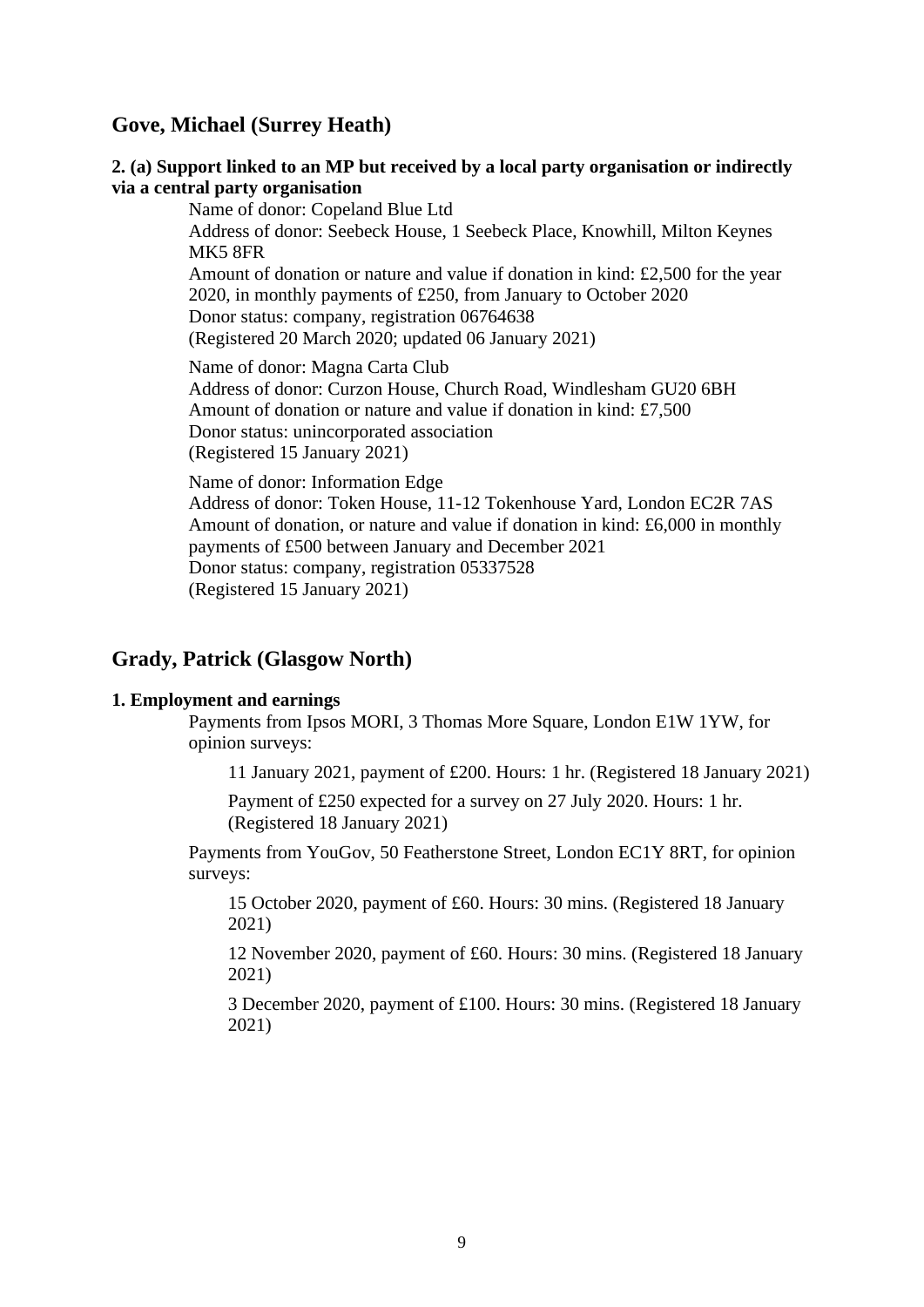# **Gray, Neil (Airdrie and Shotts)**

#### **1. Employment and earnings**

Payment from Ipsos MORI, 3 Thomas More Square, London E1W 1YW, for opinion surveys:

Payment of £200 expected for a survey completed on 19 November 2020. Hours: 75 mins. (Registered 05 January 2021)

Payments from YouGov plc, 50 Featherstone St, London EC1Y 8RT, for opinion surveys:

Payment of £100 expected for a survey on 2 December 2020. Hours: 30 mins. (Registered 05 January 2021)

## **Hunt, Tom (Ipswich)**

### **2. (a) Support linked to an MP but received by a local party organisation or indirectly via a central party organisation**

Name of donor: Carlton Club Address of donor: 69 St James's Street, London SW1A 1PJ Amount of donation or nature and value if donation in kind: £2,500 Donor status: company, registration 00573221 (Registered 13 January 2021)

### **Jarvis, Dan (Barnsley Central)**

### **1. Employment and earnings**

Payments from YouGov, 50 Featherstone Street, London EC1Y 8RT. These payments help meet the costs of my office and support my work as a Member of Parliament.

£60 received on 21 December 2020 for completion of a survey on 11 December 2020. Hours: 20 mins. (Registered 06 January 2021)

£100 received on 21 December 2020 for completion of a survey on 11 December 2020. Hours: 30 mins. (Registered 06 January 2021)

Contracted to Little Brown Book Group Ltd (Carmelite House, 50 Victoria Embankment, London EC4Y 0DZ0) via Kate Barker (private address) having written a book.

8 January 2021, received a further book advance of £5,312,50 after agent's commission. Hours: no additional hours. (Registered 13 January 2021)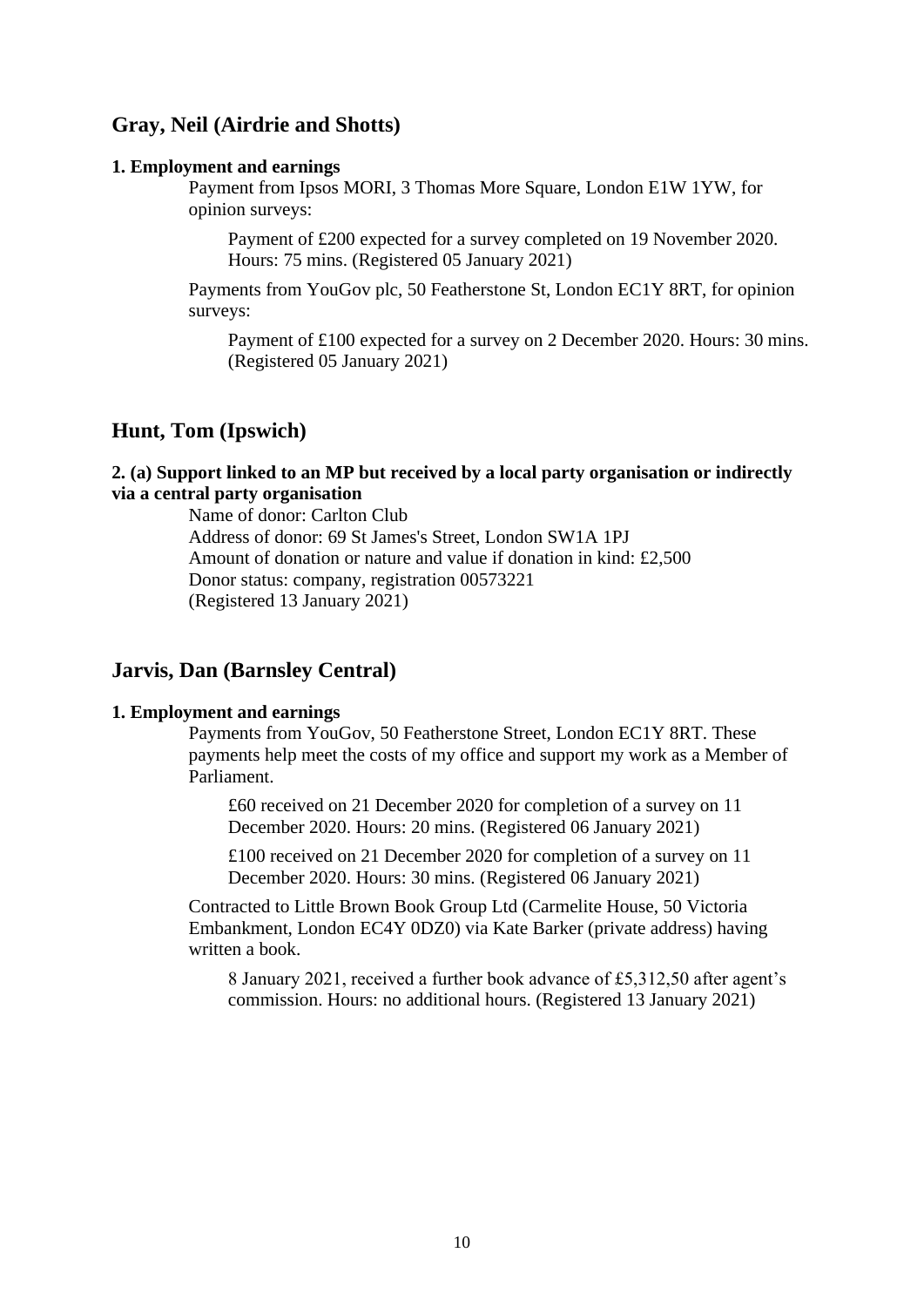# **Jenkin, Sir Bernard (Harwich and North Essex)**

#### **1. Employment and earnings**

Payments from the Telegraph Media Group Ltd, 111 Buckingham Palace Road, London SW1W 0DT, for articles for the Daily and Sunday Telegraph:

18 November 2020, received £280 for an article. Hours: 4 hrs. (Registered 10 November 2020; updated 14 January 2021)

### **Jenkinson, Mark (Workington)**

#### **2. (b) Any other support not included in Category 2(a)**

Name of donor: Michael Wombwell Address of donor: private Amount of donation or nature and value if donation in kind: Hampers to be distributed to veterans, to the value of £3,177.60 Date received: 15 December 2020 Date accepted: 15 December 2020 Donor status: individual (Registered 07 January 2021)

# **Johnson, Boris (Uxbridge and South Ruislip)**

### **3. Gifts, benefits and hospitality from UK sources**

Name of donor: Lord Philip Harris of Peckham Address of donor: private Amount of donation or nature and value if donation in kind: Gift hamper with a value of £500, which has been donated to a good cause Date received: 15 December 2020 Date accepted: 15 December 2020 Donor status: individual (Registered 11 January 2021)

# **Kruger, Danny (Devizes)**

### **8. Miscellaneous**

From 8 December 2020, unpaid Director of the New Social Covenant Unit Ltd, a company which supports social policy research. (Registered 13 January 2021)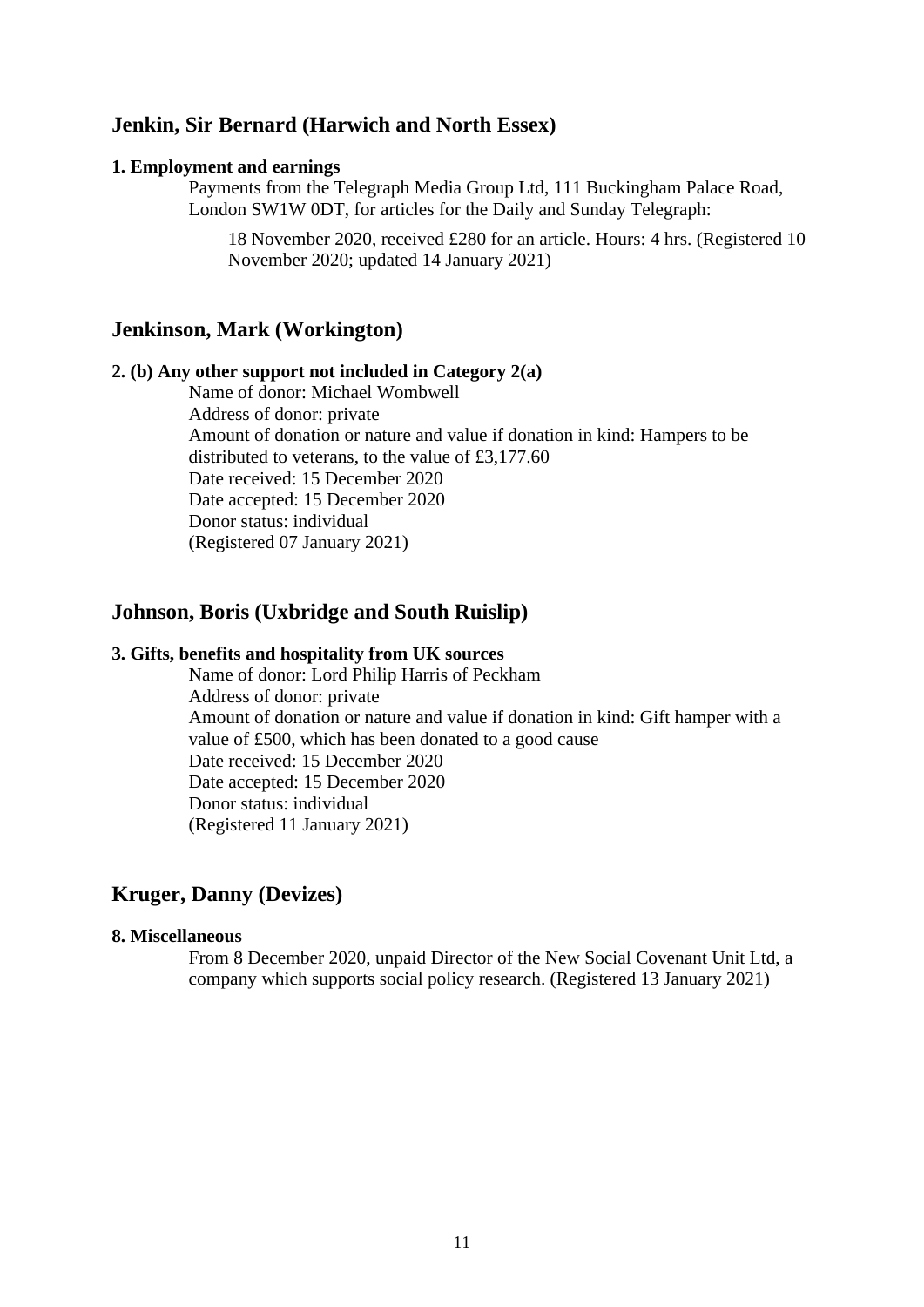# **Lewis, Clive (Norwich South)**

#### **1. Employment and earnings**

Payments from Ipsos MORI, 3 Thomas More Square, London E1W 1YW, for surveys:

30 December 2020, received £200 for a survey completed over two days in December 2020. Hours: 2 hrs. (Registered 06 January 2021)

2 September 2019, received £200 for a survey completed in July 2019. Hours: 1 hr. (Registered 12 January 2021)

## **Mak, Alan (Havant)**

#### **1. Employment and earnings**

Payments from Norton Rose Fulbright (law firm), 3 More London Riverside, London SE1 2AQ, for participation in business seminars:

29 December 2020, received £7,000. Hours: 8 hrs including preparation. (Registered 18 January 2021)

### **Moran, Layla (Oxford West and Abingdon)**

# **2. (a) Support linked to an MP but received by a local party organisation or indirectly via a central party organisation**

Name of donor: Dermot Roaf Address of donor: private Amount of donation, or nature and value if donation in kind: £1,800 in paid in monthly instalments of £150 between 4 January 2021 and December 2021 Donor status: individual (Registered 18 January 2021)

Name of donor: Hugo Brunner Address of donor: private Amount of donation, or nature and value if donation in kind: £2,400 paid in monthly instalments of £200 between 8 January 2021 and December 2021 Donor status: individual (Registered 18 January 2021)

Name of donor: Jessica Frankopan Address of donor: private Amount of donation, or nature and value if donation in kind: £2,400 paid in monthly instalments of £200 between 8 January 2021 and December 2021 Donor status: individual (Registered 18 January 2021)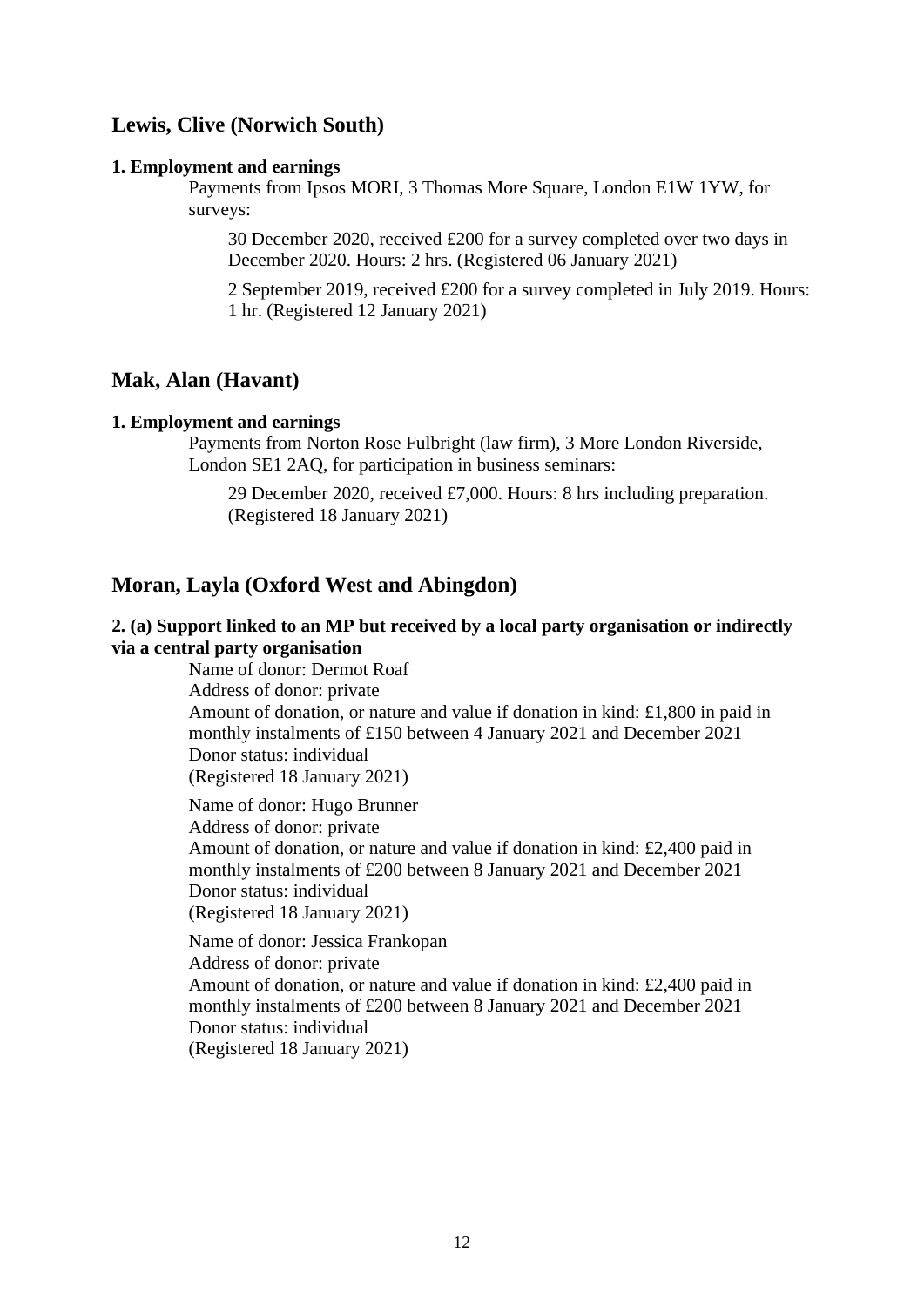# **Neill, Sir Robert (Bromley and Chislehurst)**

#### **1. Employment and earnings**

17 December 2020, received £7,500 from the Masonic Charitable Foundation, 60 Great Queen Street, Holborn, London WC2B 5AZ, for providing strategic and communications advice. Hours: 10 hrs. (Registered 14 January 2021)

# **Owen, Sarah (Luton North)**

### **6. Land and property portfolio: (i) value over £100,000 and/or (ii) giving rental income of over £10,000 a year**

Until 30 November 2020, a house in Sussex: (i). (Registered 09 January 2020; updated 18 January 2021)

# **Paterson, Mr Owen (North Shropshire)**

### **3. Gifts, benefits and hospitality from UK sources**

Name of donor: The Jockey Club

Address of donor: 75 High Holborn, London WC1V 6LS Amount of donation or nature and value if donation in kind: a badge providing complimentary entry to a number of race courses throughout 2021. The badge is not available for purchase but its estimated value is between £0 and £1,000, depending on usage. Date received: 1 January 2021

Date accepted: 1 January 2021 Donor status: company, registration 02909409 (Registered 15 January 2021)

### **6. Land and property portfolio: (i) value over £100,000 and/or (ii) giving rental income of over £10,000 a year**

From 7 December 2020, a share in residential buildings and agricultural land at Bunbury and Spurstow, Cheshire: (i) and (ii). (Updated 23 December 2014 and 05 January 2021)

From 7 December 2020, residential buildings (with stabling) attached to my house near Ellesmere, Shropshire, which I formerly owned in part: (i) and (ii). (Updated 23 December 2014 and 05 January 2021)

From 7 December 2020, a house in London, which I formerly owned in part: (i). (Registered 23 December 2014; updated 24 November 2016, 21 February 2017 and 05 January 2021)

From 7 December 2020, a house in France: (i) and (ii). (Registered 05 January 2021)

#### **8. Miscellaneous**

From 22 December 2020, unpaid Chairman and Director of The Rose Paterson Trust Limited, which supports physical and mental health projects, suicide prevention and suicide bereavement. (Registered 05 January 2021)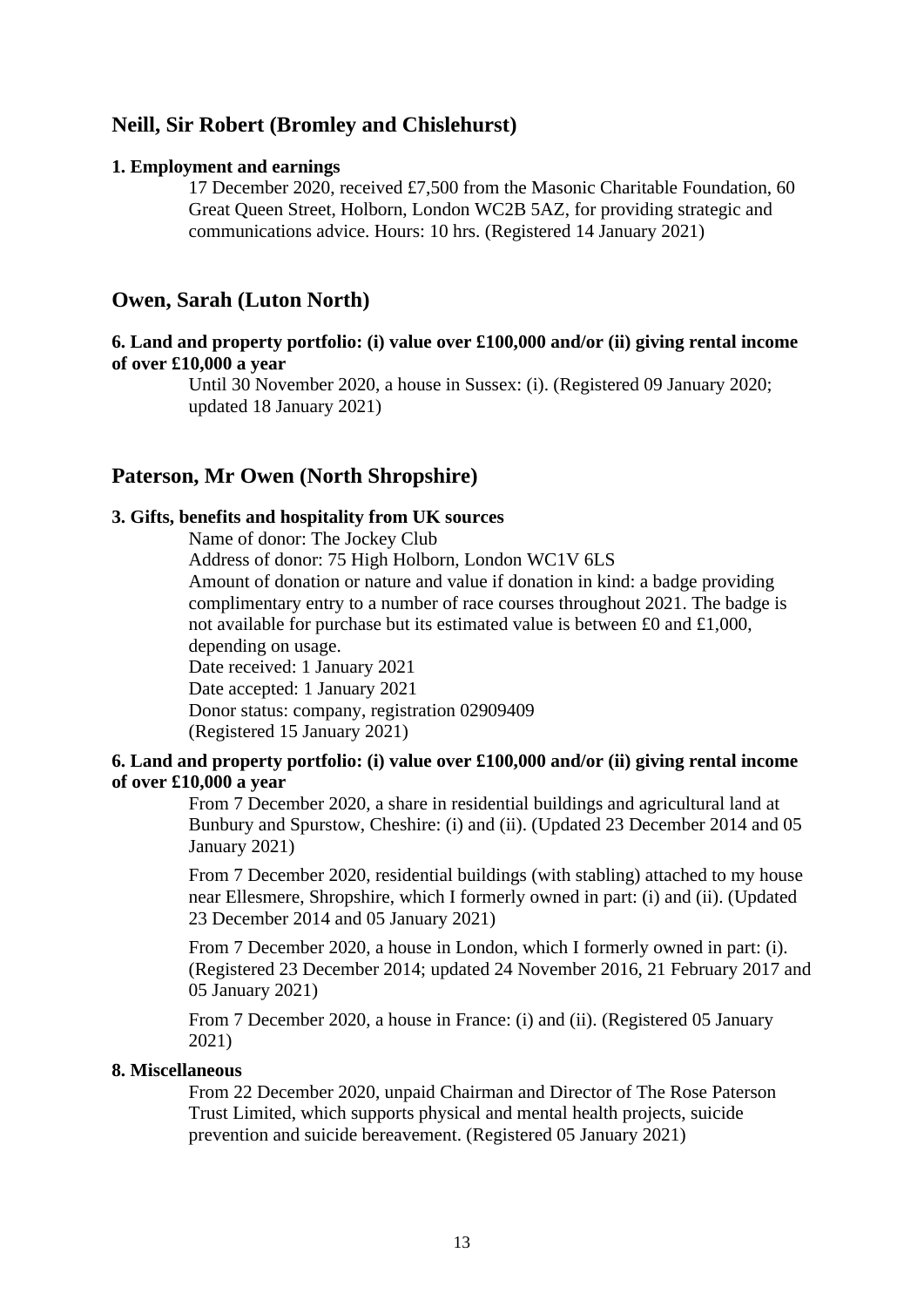# **Penning, Sir Mike (Hemel Hempstead)**

#### **1. Employment and earnings**

Payments from Ipsos MORI, 3 Thomas More Square, London E1W 1YW, for surveys:

15 December 2020, received £200. Hours: 50 mins. (Registered 18 January 2021)

### **Phillipson, Bridget (Houghton and Sunderland South)**

#### **1. Employment and earnings**

Payments from YouGov, 50 Featherstone Street, London EC1Y 8RT, for completing opinion surveys. All fees paid direct to Houghton and Sunderland South Constituency Labour Party:

28 October 2020, payment of £100 for a survey completed on 16 September 2020. Hours: 10 mins. (Registered 09 November 2020; updated 07 January 2021)

# **Raab, Dominic (Esher and Walton)**

#### **8. Miscellaneous**

On 4 January 2021, Esher and Walton Connect (business club) paid £188.68 towards the cost of delivery of my 2021 Westminster report. (Registered 08 January 2021)

### **Rees-Mogg, Mr Jacob (North East Somerset)**

### **8. Miscellaneous**

From July 2018 to 29 September 2020, an unpaid director of Charlton Park Trustees 1 Ltd. (Registered 31 October 2018; updated 06 October 2020 and 05 January 2021)

From July 2018 to 29 September 2020, an unpaid director of Charlton Park Trustees 2 Ltd. (Registered 31 October 2018; updated 06 October 2020 and 05 January 2021)

From July 2018 to 29 September 2020, an unpaid director of Charlton Park Trustees 3 Ltd. (Registered 31 October 2018; updated 06 October 2020 and 05 January 2021)

From July 2018 to 29 September 2020, an unpaid director of Charlton Park Trustees 4 Ltd. (Registered 31 October 2018; updated 06 October 2020 and 05 January 2021)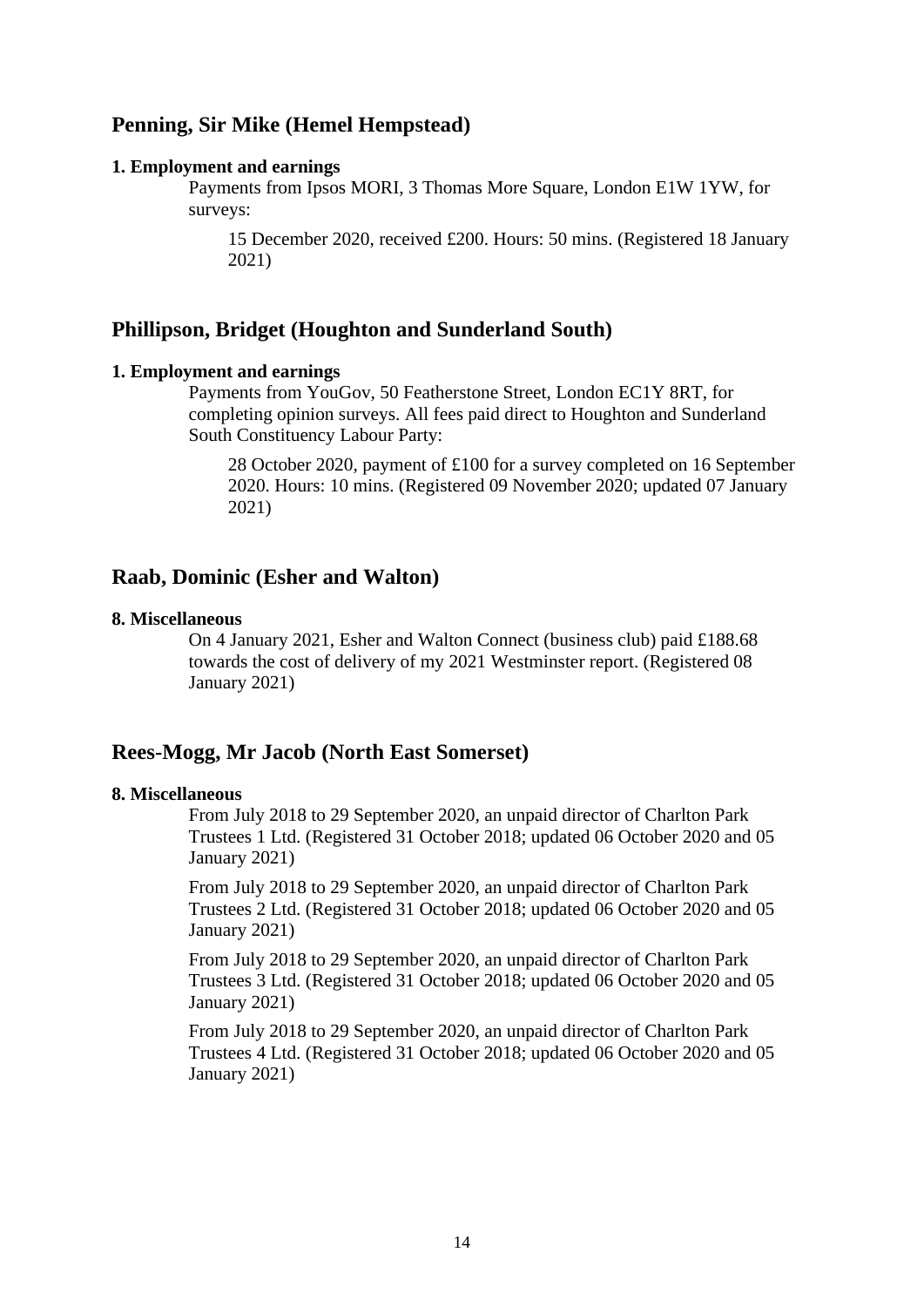# **Robertson, Mr Laurence (Tewkesbury)**

#### **1. Employment and earnings**

Payments from Savanta ComRes, 54 Bermondsey St, Bermondsey, London SE1 3UD, for completing surveys:

12 December 2020, received £75. Hours: 20 mins. (Registered 07 January 2021)

Payment from Ipsos MORI UK Ltd, 79-81 Borough Road, London SE1 1FY, for completing surveys:

15 December 2020, received £200. Hours: 1 hr. (Registered 07 January 2021)

Payments from YouGov, 50 Featherstone Street, London EC1Y 8RT, for completing surveys:

14 December 2020, received £60. Hours: 20 mins. (Registered 07 January 2021)

21 December 2020, received £100. Hours: 30 mins. (Registered 07 January 2021)

21 December 2020, received £60. Hours: 20 mins. (Registered 07 January 2021)

Payments from Populus, 10 Northburgh Street, London EC1V 0AT, for completing surveys:

6 May 2020, received £50. Hours: 20 mins. (Registered 13 January 2021)

17 June 2020, received £50. Hours: 20 mins. (Registered 13 January 2021)

5 August 2020, received £50. Hours: 20 mins. (Registered 13 January 2021)

20 August 2020, received £50. Hours: 20 mins. (Registered 13 January 2021)

16 September 2020, received £50. Hours: 20 mins. (Registered 13 January 2021)

13 November 2020, received £50. Hours: 20 mins. (Registered 13 January 2021)

9 December 2020, received £50. Hours: 20 mins. (Registered 13 January 2021)

### **Simmonds, David (Ruislip, Northwood and Pinner)**

### **1. Employment and earnings**

Payments from YouGov, 50 Featherstone St, London EC1Y 8RT, for completing opinion polls:

11 December 2020, received £60. Hours: approx. 1 hr. (Registered 06 January 2021)

21 December 2020, received £200. Hours: approx. 1 hr. (Registered 06 January 2021)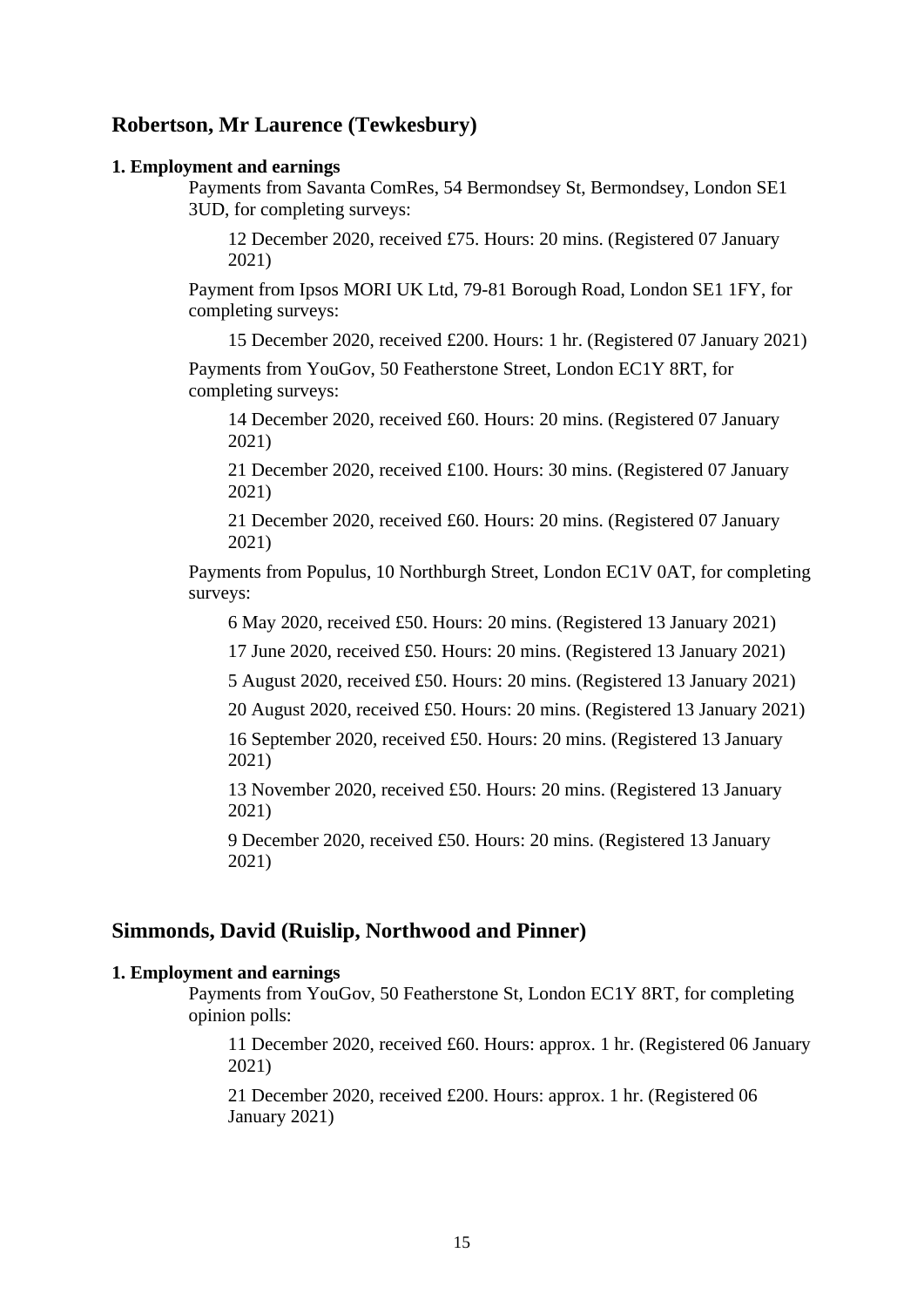# **Smith, Julian (Skipton and Ripon)**

### **1. Employment and earnings**

From 1 January 2021 to 31 December 2021, external adviser to Simply Blue Management (UK) Ltd of Chi An Lorell Sector 2, Aerohub Business Park, St Mawgan, Newquay TR8 4R7, part of the Simply Blue Group (marine project developer). I shall receive fees of £2,000 per month plus VAT for advising on business development. Hours: expected to be 1-2 hours per month. I consulted ACoBA about this appointment. (Registered 14 January 2021)

## **Smith, Royston (Southampton, Itchen)**

### **1. Employment and earnings**

Payments from Ipsos MORI, 79-81 Borough Road, London SE1 1FY, for completing opinion surveys. All fees donated to local charities:

11 December 2020, payment of £200 for Winter 2020 MPs Survey. Hours: 75 mins. (Registered 07 January 2021)

# **Swayne, Sir Desmond (New Forest West)**

#### **1. Employment and earnings**

Fees from Ipsos MORI, 3 Thomas More Square, London E1W 1YW, paid direct to charity:

24 February 2020, payment of £200 for a survey on 14 January 2020. Hours: 1 hr. (Registered 08 January 2021)

8 January 2021, payment of £200 for a survey on 13 November 2020. Hours: 1 hr. (Registered 08 January 2021)

# **Tami, Mark (Alyn and Deeside)**

#### **1. Employment and earnings**

Payments from Ipsos MORI, 3 Thomas More Square London E1W 1YW, for surveys:

20 December 2020, received £200 for winter survey. Hours: 1 hr. (Registered 12 January 2021)

23 December 2020, received £250 from Eden and Partners, 50 Broadway, London SW11 0RG, for a virtual seminar for medics. Hours: 1.5 hrs. (Registered 12 January 2021)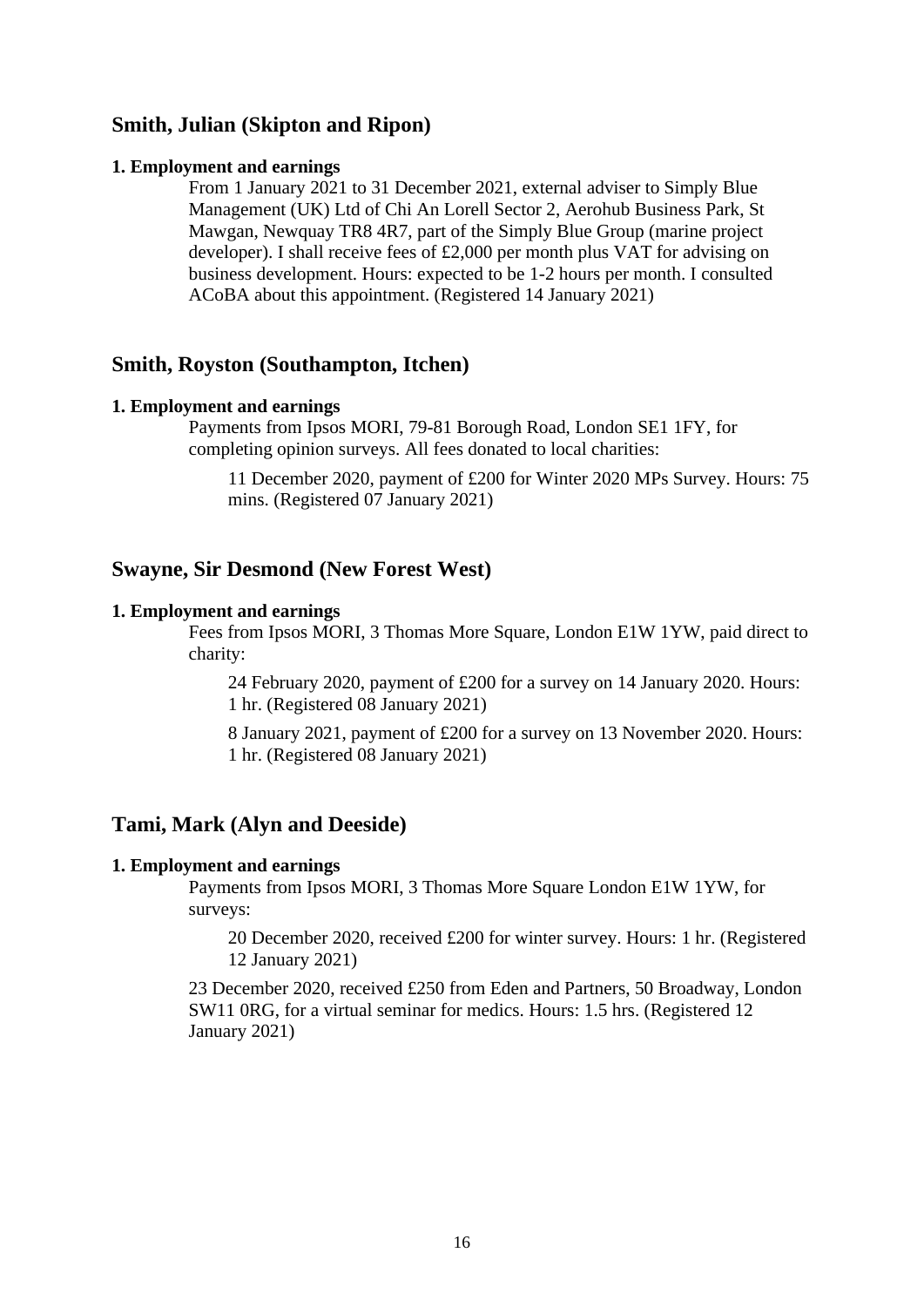# **Trott, Laura (Sevenoaks)**

#### **1. Employment and earnings**

Payments from Ipsos MORI, 3 Thomas More Square, London E1W 1YW, for surveys:

24 December 2020, received £200. Hours: 1 hr. (Registered 13 January 2021)

### **Whitley, Mick (Birkenhead)**

### **2. (b) Any other support not included in Category 2(a)**

Name of donor: Unite the Union

Address of donor: Jack Jones House, 2 Churchill Way, Liverpool L3 8EF Amount of donation or nature and value if donation in kind: Member of staff to provide post-election assistance between 15 and 29 January 2020, value £700 Date received: 15-29 January 2020 Date accepted: 15 January 2020

Donor status: trade union

(Registered 06 January 2021)

Name of donor: Unite the Union

Address of donor: Jack Jones House, 2 Churchill Way, Liverpool L3 8EF Amount of donation or nature and value if donation in kind: Postage of Christmas cards for circulation amongst community stakeholders and local party members, value £860

Date received: 3 December 2020 Date accepted: 3 December 2020 Donor status: trade union (Registered 06 January 2021)

### **Wilson, Munira (Twickenham)**

#### **1. Employment and earnings**

Payments from Eden & Partners Ltd (training and development), Snells Cottage, The Green, Newick, Lewes BN8 4LA:

18 January 2021, received £300 for a training session for NHS professionals. Hours: 1.5 hrs. (Registered 18 January 2021)

### **2. (a) Support linked to an MP but received by a local party organisation or indirectly via a central party organisation**

Name of donor: James Sleeman Address of donor: private Amount of donation or nature and value if donation in kind: £5,040, received in monthly instalments of £420 from 4 December 2020 until November 2021 Donor status: individual (Registered 11 January 2021)